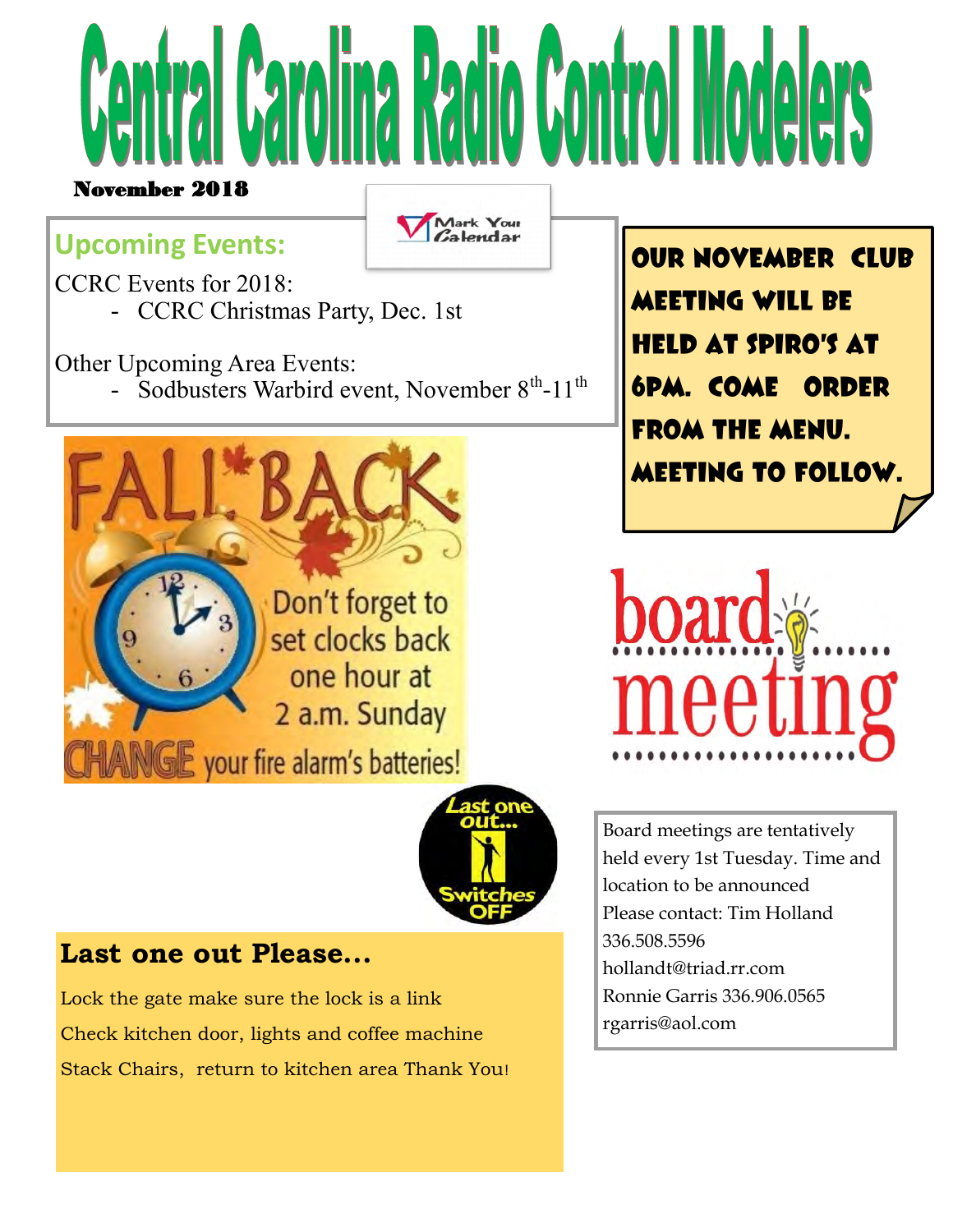

It's that time of year again club dues are due by 12/31/18 **IT'S TIME TO** you can pay at our Christmas party. Or get to Nan Brinson. PAY

YOUR, DUS

Open membership \$105. Family \$135.



**CCRC Christmas Party December 1st** 

**Where: Hillsville Community Center** 

**When:** 

**6PM social hour** 

**7PM Dinner**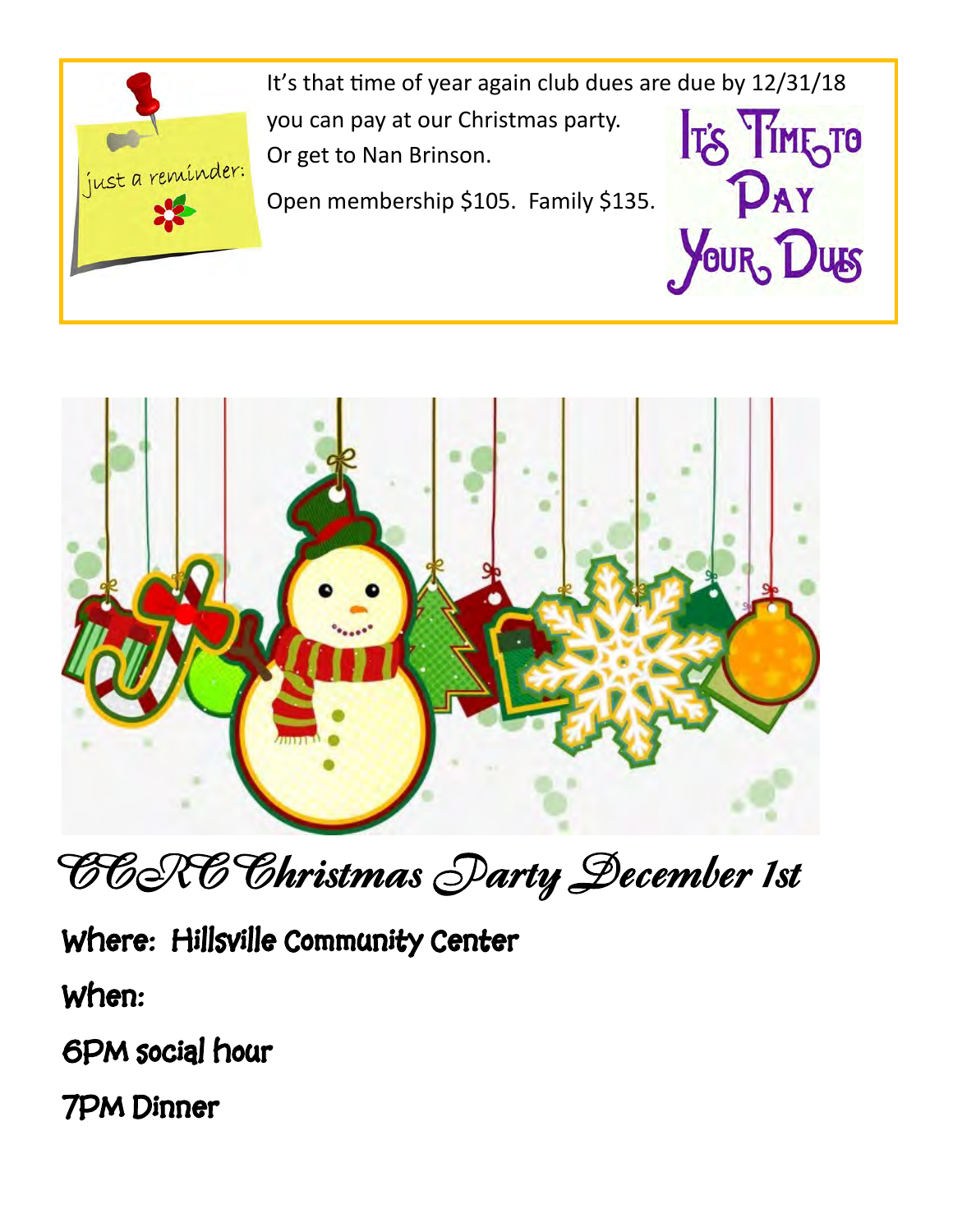**WORLD WAR II AIRCRAFT WORD SEARCH PUZZLE** 



| <b>AIRACUDA</b>        | <b>LIBERATOR</b>  | <b>SEA WOLF</b>  | THUNDERBOLT         |
|------------------------|-------------------|------------------|---------------------|
| <b>BLACK BULLET</b>    | MARAUDER          | SHOOTING STAR    | <b>TIGERCAT</b>     |
| <b>BLACK WIDOW</b>     | <b>MIXMASTER</b>  | <b>SKYRAIDER</b> | <b>TWIN MUSTANG</b> |
| FIREBALL               | <b>NEPTUNE</b>    | <b>STRATOJET</b> | <b>WARHAWK</b>      |
| <b>FLYING FLAPJACK</b> | <b>PEASHOOTER</b> | SWOOSE GOOSE     | <b>WILD CATFISH</b> |